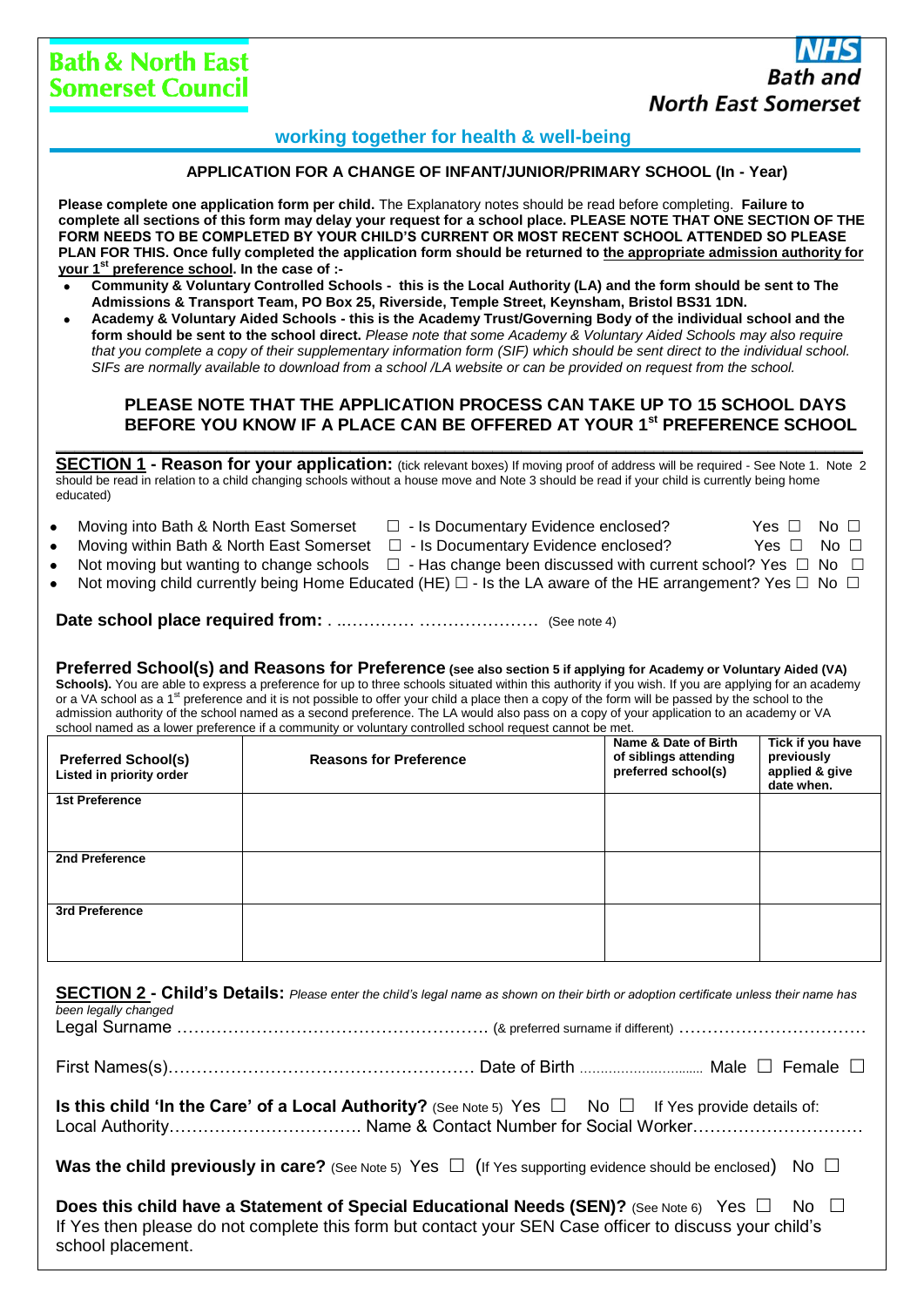# **Please provide child's Address Details below: (see note 1 if moving to a new address)**

| <b>Child's Current Home Address:</b>                                  | If applicable Address moving to: |  |
|-----------------------------------------------------------------------|----------------------------------|--|
|                                                                       |                                  |  |
| Postcode:                                                             | Postcode:                        |  |
| Home address since:                                                   | Expected date of move:           |  |
| (if less than a 3 month period documentary evidence may be requested) |                                  |  |

If you have mentioned that you are moving and you have **not** enclosed any documentary evidence to confirm your new address please tick one of the boxes to indicate how you want us to proceed.

 $\Box$  I wish the application to be considered from our present address

 $\Box$  I wish the application to be considered once proof of our address has been provided

#### **Is this child a British Citizen or do they hold EEA (European Economic Area) citizenship?** (see Note 7) Yes  $\Box$  No  $\Box$

If you have indicated No please include a copy of your child's immigration documents.

# **Please provide below details of child's schooling:**

| Is this child currently on roll at a school?                                                                                   | Yes.<br>No                      |
|--------------------------------------------------------------------------------------------------------------------------------|---------------------------------|
| If Yes give name of current school:                                                                                            |                                 |
| If No give name of previous school & last date on school roll:                                                                 | Reason for Leaving this school. |
| Is this child currently being home educated? (see note 3)                                                                      | Yes<br>N٥                       |
| If Yes please give date home education arrangement started & also, if<br>appropriate, details of any previous school attended: | Date home education started:    |

**SECTION 3 – To be completed by Applicant.** *In Bath & North East Somerset we operate an In Year Fair Access Protocol (IYFA). Further details regarding the IYFA Protocol can be found on the authority's website. The information requested on your child in section 3 is used solely for the purpose of identifying if your child should be considered for a place using this protocol and/or to give the new school advanced knowledge of any potential support that may be needed. It is not required for any other purpose and will not be used to make the decision whether or not to offer your child a school place if the application does not trigger the IYFA Protocol. Please note unless your child is being home educated your child's current/previous school will need to sign to confirm that the details you have provided within Section 3 are correct. If you are uncertain about the answers to these particular questions please discuss with their school. Also where necessary the information may be checked with other agencies.* 

| Has this child been permanently excluded from school?                                                                                                                                                                                                                                                                                                                      | Yes $\Box$    | No $\square$    |
|----------------------------------------------------------------------------------------------------------------------------------------------------------------------------------------------------------------------------------------------------------------------------------------------------------------------------------------------------------------------------|---------------|-----------------|
| If Yes is this their first permanent exclusion?                                                                                                                                                                                                                                                                                                                            | Yes $\Box$    | No $\square$    |
| Is this child on Stage 2 or above of the School Discipline code?                                                                                                                                                                                                                                                                                                           | Yes $\square$ | $No \quad \Box$ |
| Is your child known or working with any other external agency? Eg Children Missing Education/Behavioural<br>support/Social Worker Yes □ No □ If yes give details:                                                                                                                                                                                                          |               |                 |
| For the last 12 month education period has this child reached:<br>Over 80% attendance $\Box$<br>Under 80% attendance $\Box$ (registration certificate for the 12 month period needs to be enclosed)                                                                                                                                                                        |               |                 |
|                                                                                                                                                                                                                                                                                                                                                                            |               |                 |
| NB. If child is in the current Reception age group please indicate attendance level from start of the academic year rather than the<br>12 month period which is required for all other age groups. If attendance is under 80% the school should provide a copy of the<br>registration certificate for the last 12 month period so that it can be submitted with this form. |               |                 |
| Is this child attending the relevant age group for his/her age? Yes $\Box$ No $\Box$                                                                                                                                                                                                                                                                                       |               |                 |

If No which year group applies …………………..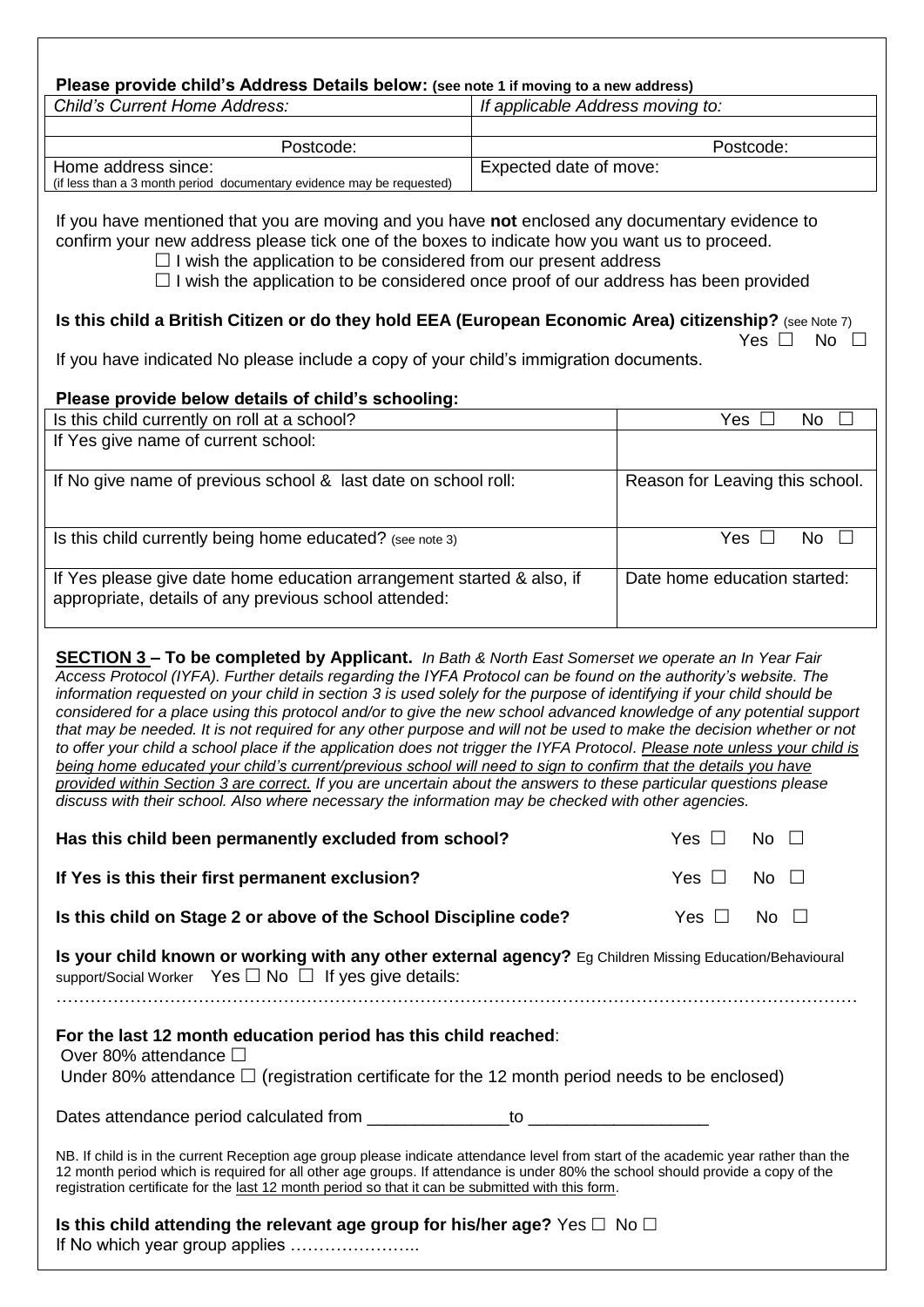#### **SECTION 4. To be completed by child's current/most recent school (see note 3 if your child is being home educated)**

The Headteacher or another member of school staff on behalf of the Headteacher can provide the information but not the parent /carer. It is helpful if the school stamp can be added in the appropriate place within Section 4.

**Important note to parent/carer:** Failure to have this section completed will delay your child's application.

I confirm that the information provided by the applicant in **Section 3** above relating to the IYFA protocols is correct. Yes No If No please expand…………………………………………………………………. .…………………………………………………………………………………………………………………………

I have not provided a registration certificate as attendance is confirmed as above 80% over the last 12 month education period taken from the date of application.  $\square$ 

I have provided a copy of the registration certificate as attendance is confirmed as below 80% over the last 12 month education period from the date of application.  $\Box$ 

School Name………………………………………………………

School Telephone Number (if outside of Bath & North East Somerset)…………………………………………

Name of person completing this declaration……………………………………… Position in School…………………………………………………………………….

School Stamp:

**SECTION 5. Only be completed by the parent/carer** if you have named an Academy or Voluntary Aided School as one of your school preferences in Section 1. Please remember that these types of schools may require you to also complete their supplementary information form (SIF). The SIF helps the school's admission authority to establish which category of their admissions criteria your application comes under.

**Have you completed and returned a SIF for the appropriate school(s)?** Yes  $\Box$  No  $\Box$ 

**Please tick appropriate box to show denomination:**

|--|--|--|--|

**Is your child baptised?** Yes □ No □

If yes you may be asked to provide a copy of the baptismal certificate direct to the school – see SIF and/or individual school requirements. If you have provided a copy direct to the school please tick  $\Box$ 

**Please provide name of church where you currently worship and name of priest/minister:**

 **Church Name……………………………………………Name of Priest/Minister……………………………..**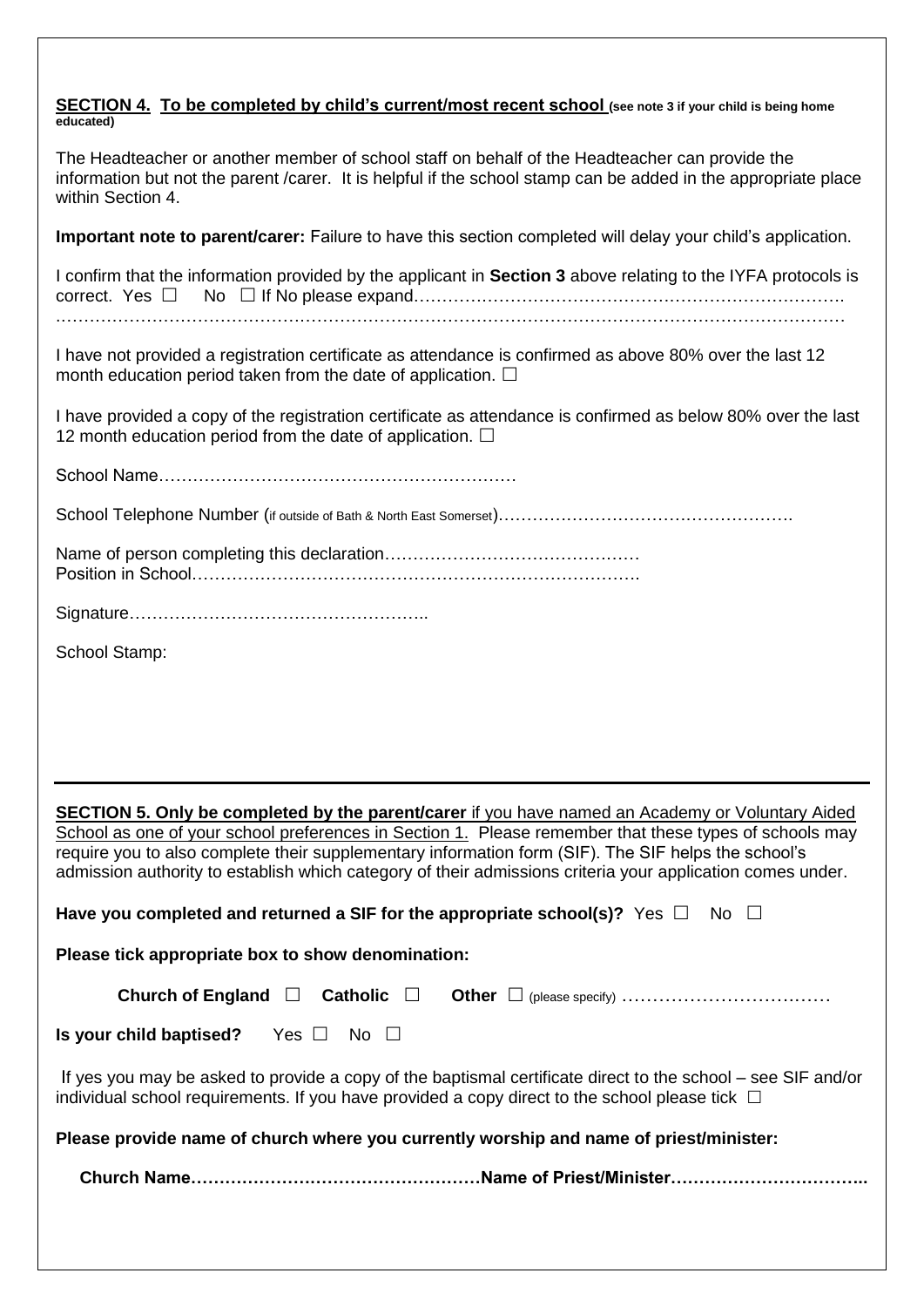# **SECTION 6 APPLICANT DETAILS - please remember to sign and date the application form below**

| Your title:                                                                                                                                                                                                                                                                                                                                                                                                                                                                                                                                                                                                                                                                                                                                                                                                                                                                                                                                                                                                                                                                                                                                                                                                                                                                                                                                                                                                                                                                                                                                                                                                                                                                                                                                                                                                                                                                                                                                                                                                                                                                                                                                                                                                                                                                                                                                                                                                                   | First Name: |                          | Surname: |                |               |
|-------------------------------------------------------------------------------------------------------------------------------------------------------------------------------------------------------------------------------------------------------------------------------------------------------------------------------------------------------------------------------------------------------------------------------------------------------------------------------------------------------------------------------------------------------------------------------------------------------------------------------------------------------------------------------------------------------------------------------------------------------------------------------------------------------------------------------------------------------------------------------------------------------------------------------------------------------------------------------------------------------------------------------------------------------------------------------------------------------------------------------------------------------------------------------------------------------------------------------------------------------------------------------------------------------------------------------------------------------------------------------------------------------------------------------------------------------------------------------------------------------------------------------------------------------------------------------------------------------------------------------------------------------------------------------------------------------------------------------------------------------------------------------------------------------------------------------------------------------------------------------------------------------------------------------------------------------------------------------------------------------------------------------------------------------------------------------------------------------------------------------------------------------------------------------------------------------------------------------------------------------------------------------------------------------------------------------------------------------------------------------------------------------------------------------|-------------|--------------------------|----------|----------------|---------------|
| Your address (if different to your child) (see note 8)                                                                                                                                                                                                                                                                                                                                                                                                                                                                                                                                                                                                                                                                                                                                                                                                                                                                                                                                                                                                                                                                                                                                                                                                                                                                                                                                                                                                                                                                                                                                                                                                                                                                                                                                                                                                                                                                                                                                                                                                                                                                                                                                                                                                                                                                                                                                                                        |             | Home telephone number:   |          |                |               |
|                                                                                                                                                                                                                                                                                                                                                                                                                                                                                                                                                                                                                                                                                                                                                                                                                                                                                                                                                                                                                                                                                                                                                                                                                                                                                                                                                                                                                                                                                                                                                                                                                                                                                                                                                                                                                                                                                                                                                                                                                                                                                                                                                                                                                                                                                                                                                                                                                               |             | Mobile telephone number: |          |                |               |
| If applicable, reasons why applicant address is<br>different to child's address:                                                                                                                                                                                                                                                                                                                                                                                                                                                                                                                                                                                                                                                                                                                                                                                                                                                                                                                                                                                                                                                                                                                                                                                                                                                                                                                                                                                                                                                                                                                                                                                                                                                                                                                                                                                                                                                                                                                                                                                                                                                                                                                                                                                                                                                                                                                                              |             |                          |          |                |               |
| Email address: (Please print clearly)                                                                                                                                                                                                                                                                                                                                                                                                                                                                                                                                                                                                                                                                                                                                                                                                                                                                                                                                                                                                                                                                                                                                                                                                                                                                                                                                                                                                                                                                                                                                                                                                                                                                                                                                                                                                                                                                                                                                                                                                                                                                                                                                                                                                                                                                                                                                                                                         |             |                          |          |                |               |
| Relationship to this child: (eg Mother/Father/Step Parent)                                                                                                                                                                                                                                                                                                                                                                                                                                                                                                                                                                                                                                                                                                                                                                                                                                                                                                                                                                                                                                                                                                                                                                                                                                                                                                                                                                                                                                                                                                                                                                                                                                                                                                                                                                                                                                                                                                                                                                                                                                                                                                                                                                                                                                                                                                                                                                    |             |                          |          |                |               |
| Do you have parental responsibility for this child? (see note 9)<br>We will normally not accept applications unless you hold parental responsibility                                                                                                                                                                                                                                                                                                                                                                                                                                                                                                                                                                                                                                                                                                                                                                                                                                                                                                                                                                                                                                                                                                                                                                                                                                                                                                                                                                                                                                                                                                                                                                                                                                                                                                                                                                                                                                                                                                                                                                                                                                                                                                                                                                                                                                                                          |             |                          |          | Yes<br>$\perp$ | No<br>$\perp$ |
| a) Is there another person who could object to your application? (see note 10 for both a & b)                                                                                                                                                                                                                                                                                                                                                                                                                                                                                                                                                                                                                                                                                                                                                                                                                                                                                                                                                                                                                                                                                                                                                                                                                                                                                                                                                                                                                                                                                                                                                                                                                                                                                                                                                                                                                                                                                                                                                                                                                                                                                                                                                                                                                                                                                                                                 |             |                          |          | Yes $\Box$     | No            |
| b) Is there a court order in place which affects your right to apply for a school place?                                                                                                                                                                                                                                                                                                                                                                                                                                                                                                                                                                                                                                                                                                                                                                                                                                                                                                                                                                                                                                                                                                                                                                                                                                                                                                                                                                                                                                                                                                                                                                                                                                                                                                                                                                                                                                                                                                                                                                                                                                                                                                                                                                                                                                                                                                                                      |             |                          |          | Yes            | <b>No</b>     |
| c) Does this child live with you under a private fostering arrangement? (See note 11)                                                                                                                                                                                                                                                                                                                                                                                                                                                                                                                                                                                                                                                                                                                                                                                                                                                                                                                                                                                                                                                                                                                                                                                                                                                                                                                                                                                                                                                                                                                                                                                                                                                                                                                                                                                                                                                                                                                                                                                                                                                                                                                                                                                                                                                                                                                                         |             |                          |          | <b>Yes</b>     | <b>No</b>     |
| Please give details if you have answered YES to questions a, b or c.                                                                                                                                                                                                                                                                                                                                                                                                                                                                                                                                                                                                                                                                                                                                                                                                                                                                                                                                                                                                                                                                                                                                                                                                                                                                                                                                                                                                                                                                                                                                                                                                                                                                                                                                                                                                                                                                                                                                                                                                                                                                                                                                                                                                                                                                                                                                                          |             |                          |          |                |               |
|                                                                                                                                                                                                                                                                                                                                                                                                                                                                                                                                                                                                                                                                                                                                                                                                                                                                                                                                                                                                                                                                                                                                                                                                                                                                                                                                                                                                                                                                                                                                                                                                                                                                                                                                                                                                                                                                                                                                                                                                                                                                                                                                                                                                                                                                                                                                                                                                                               |             |                          |          |                |               |
| <b>UK Service Personnel</b><br>Please indicate if you are a family of the regular UK Armed Forces being posted to the area or are a Crown<br>Service/ Diplomat family returning from overseas.<br>No $\square$<br>Yes $\Box$<br>Documentary evidence will be<br>required if you have answered yes (see note 12)                                                                                                                                                                                                                                                                                                                                                                                                                                                                                                                                                                                                                                                                                                                                                                                                                                                                                                                                                                                                                                                                                                                                                                                                                                                                                                                                                                                                                                                                                                                                                                                                                                                                                                                                                                                                                                                                                                                                                                                                                                                                                                               |             |                          |          |                |               |
| You should note that the offer of a school place can be withdrawn by the Admission Authority even if your child has<br>started school if, at a later date, it is established that the place was offered on a basis of false information. If you<br>knowingly give false information or misleading information in order to obtain a particular school place you could be<br>prosecuted for the offence of fraud by false representation under the Fraud Act 2006 or any other appropriate Act.<br>If false information is provided your application will be void and you will be required to submit a further application. If it is<br>found that a sibling currently at the school was also offered a place on the basis of false information then for any further<br>applications received the admission authority will discount the sibling's connection.<br>In fairness to all parents the Admission Authority reserves the right to require documentary evidence of the genuineness<br>of the family address and, if this is not produced, reserves the right to make its own enquiries with, for example, the Local<br>Authority, Council Tax Offices and other authorities.<br>In the interest of your child's school placement, the information you provide on the preference form may be shared with<br>the Area Behaviour & Attendance Partnership Panel, the Local Authority, other Local Authorities and Schools in the area.<br>Data Protection Act 1998 The information that you give on this form will be used for the purpose of processing your<br>application for a school place for your child. The information may be shared with the Local Authority and other Council<br>Departments for the purposes of verifying the accuracy of the application.<br>I have read the explanatory notes which accompany this form and which are featured overleaf.<br>I agree that if my child meets the Fair Access Criteria that the information provided relating to my<br>school application can be shared with the Area Behaviour & Attendance Partnership Panel. I certify<br>that the information I have given on this form is correct to the best of my knowledge and belief.<br>Date and the state of the state of the state of the state of the state of the state of the state of the state of the state of the state of the state of the state of the state of the state of the state of the state of the s |             |                          |          |                |               |
| For 1st Preference Academy/Voluntary Aided (VA)School Office Use Only                                                                                                                                                                                                                                                                                                                                                                                                                                                                                                                                                                                                                                                                                                                                                                                                                                                                                                                                                                                                                                                                                                                                                                                                                                                                                                                                                                                                                                                                                                                                                                                                                                                                                                                                                                                                                                                                                                                                                                                                                                                                                                                                                                                                                                                                                                                                                         |             |                          |          |                |               |

| Date School Rec'd Application:                                                      | Date Copy of Form sent to LA :              | Date considered by Governing Body:                                                                                                   |
|-------------------------------------------------------------------------------------|---------------------------------------------|--------------------------------------------------------------------------------------------------------------------------------------|
| Is Place Being offered?<br>Yes/No                                                   | Date decision letter sent to parents:       | If not being offered date copy sent to<br>either LA/or other lower preference own<br>admission authority schools (if<br>applicable): |
| Date LA informed of outcome of application:                                         |                                             |                                                                                                                                      |
| For 2nd/3rd Preference Academy/VA School<br><b>Office Use Only Date copy rec'd:</b> | Date considered by Governing Body:          | Is Place Being offered?<br>Yes/No                                                                                                    |
| Date decision letter sent to parents:                                               | Date LA informed of outcome of application: |                                                                                                                                      |